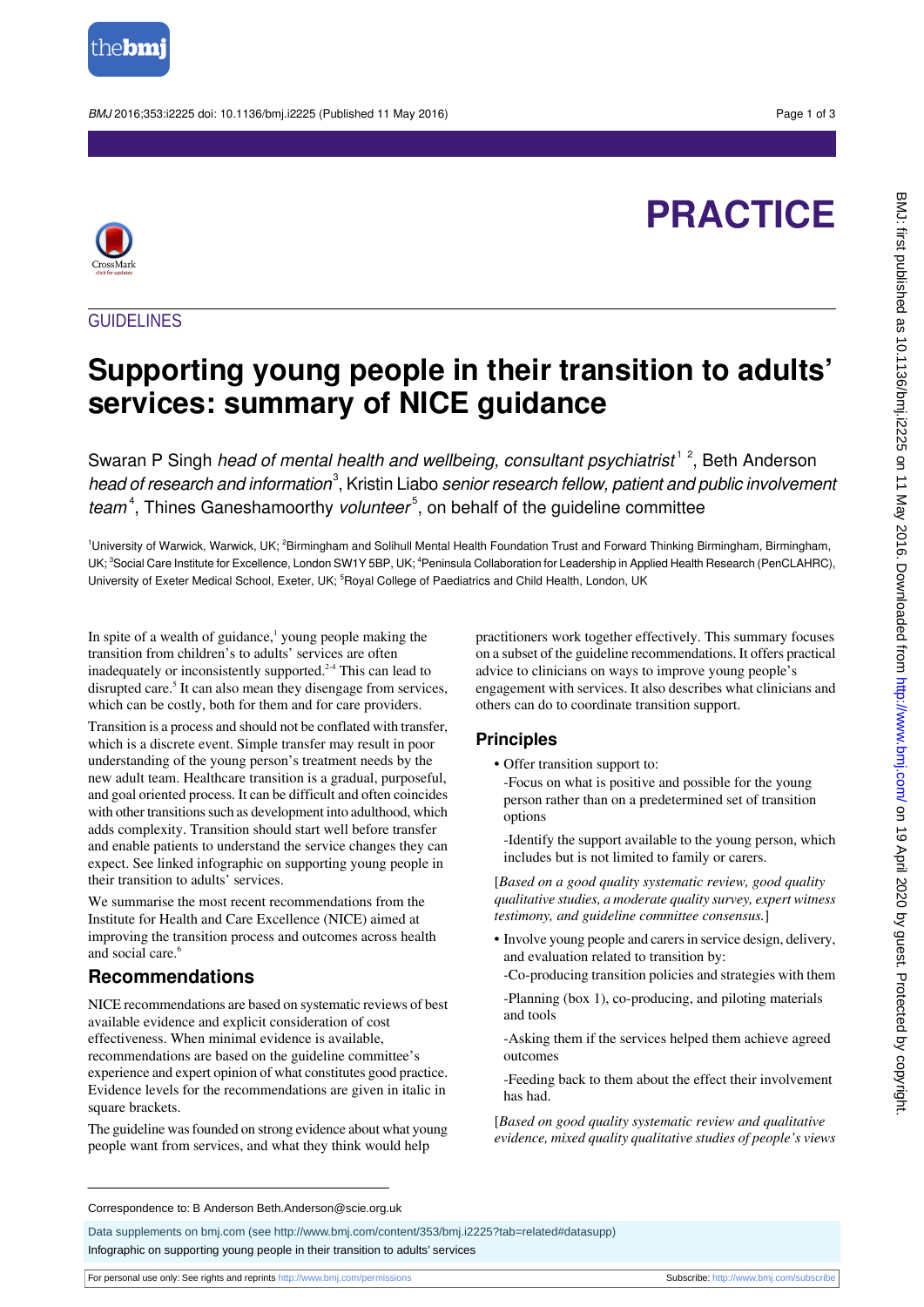#### **What you need to know**

- **•** Allocate a named transition worker, which is a role not a job title; this should be someone who is involved in the young person's care
- **•** Develop a transition plan with the young person that describes what care will be provided and by whom
- **•** Develop a personal folder, held by the young person, describing their preferences, care needs, and history
- **•** Offer support for a minimum of six months before and after transfer
- **•** Transition planning should be developmentally appropriate
- **•** Education and employment, community inclusion, health and wellbeing, and independent living should all be addressed

*and experiences,a moderate quality survey, expert witness testimony, and guideline committee consensus.*]

*methods studies, a poor quality evaluation, expert witness testimony, and guideline committee consensus.*]

# **Allocate a named worker**

**•** Help the young person to identify a single practitioner, who should act as a "named worker," to coordinate care and support during transition. This person could be supported by an administrator. [*Based on evidence from a good quality systematic review, good quality qualitative studies, moderate quality mixed methods studies, a poor quality evaluation, expert witness testimony, and guideline committee consensus.*]

**•** The named worker should be someone with whom the young person has a meaningful relationship and, depending on the young person's needs, this person could be: -A nurse, youth worker, or other health, social care, or education practitioner

-The named GP

-An existing key worker, transition worker, or personal adviser.

[*Based on evidence from good quality qualitative studies, moderate quality mixed methods studies, a poor quality evaluation, expert witness testimony, and guideline committee consensus.*]

**•** Named workers should: -Oversee, coordinate, or deliver transition support, depending on the nature of their role

-Be the link between the young person and the various practitioners involved in support, including the named GP

-Arrange appointments with the GP where needed as part of transition

-Help young people navigate services, bearing in mind that many may be using a complex mix of care and support

-Support the young person's family, if appropriate

-Ensure that a young person who is also a carer can access support

-Act as a representative for the young person, if needed (provide support or advocate for the young person if needed)

-Proactively engage primary care in transition planning

-Direct the young person to other sources of support and advice, such as peer advocacy support groups provided by voluntary and community sector services

-Think about ways to help the young person travel to appointments, if needed

-Provide advice and information.

[*Based on evidence from a good quality systematic review, good quality qualitative studies, moderate quality mixed*

# **Support before transfer**

The following guideline recommendations relate to all children using health or social care services.

Begin planning for adulthood from aged 13 or 14 at the latest (box 1). Transition planning should be developmentally appropriate, taking into account each young person's capabilities and needs.

**•** Consider working with the young person to create a personal folder that he or she can keep and share with adults' services. This should be in the young person's preferred format. It should be produced early enough to form part of discussions about planning transition before transfer). It could contain:

-A one page profile

-Information about the young person's health condition, education, and social care needs

-Preferences about parent and carer involvement

-Emergency care plans

-History of unplanned admissions

-The young person's strengths, achievements, hopes for the future, and life goals.

[*Based on evidence from three moderate quality systematic reviews, expert witness testimony, and guideline committee consensus*.]

# **Support after transfer (box 2)**

The following recommendations seek to ensure that the overall plan for supporting a young person is revised if the young person is not in contact with services after transfer.

- **•** If, after assessment, the young person does not engage with health and social care services, the relevant provider should refer back to the named worker with clear guidance on re-referral (if applicable). [*Based on evidence from one good quality correlation study, one good quality survey, and guideline committee consensus*.]
- **•** If a young person does not engage with adults' services and has been referred back to the named worker, the named worker should review the person centred transition plan with the young person to identify:

-How to help the young person use the service, or

-An alternative way to meet the young person's support needs.

[*Based on evidence from one good quality correlation study, one good quality survey, and guideline committee consensus.*]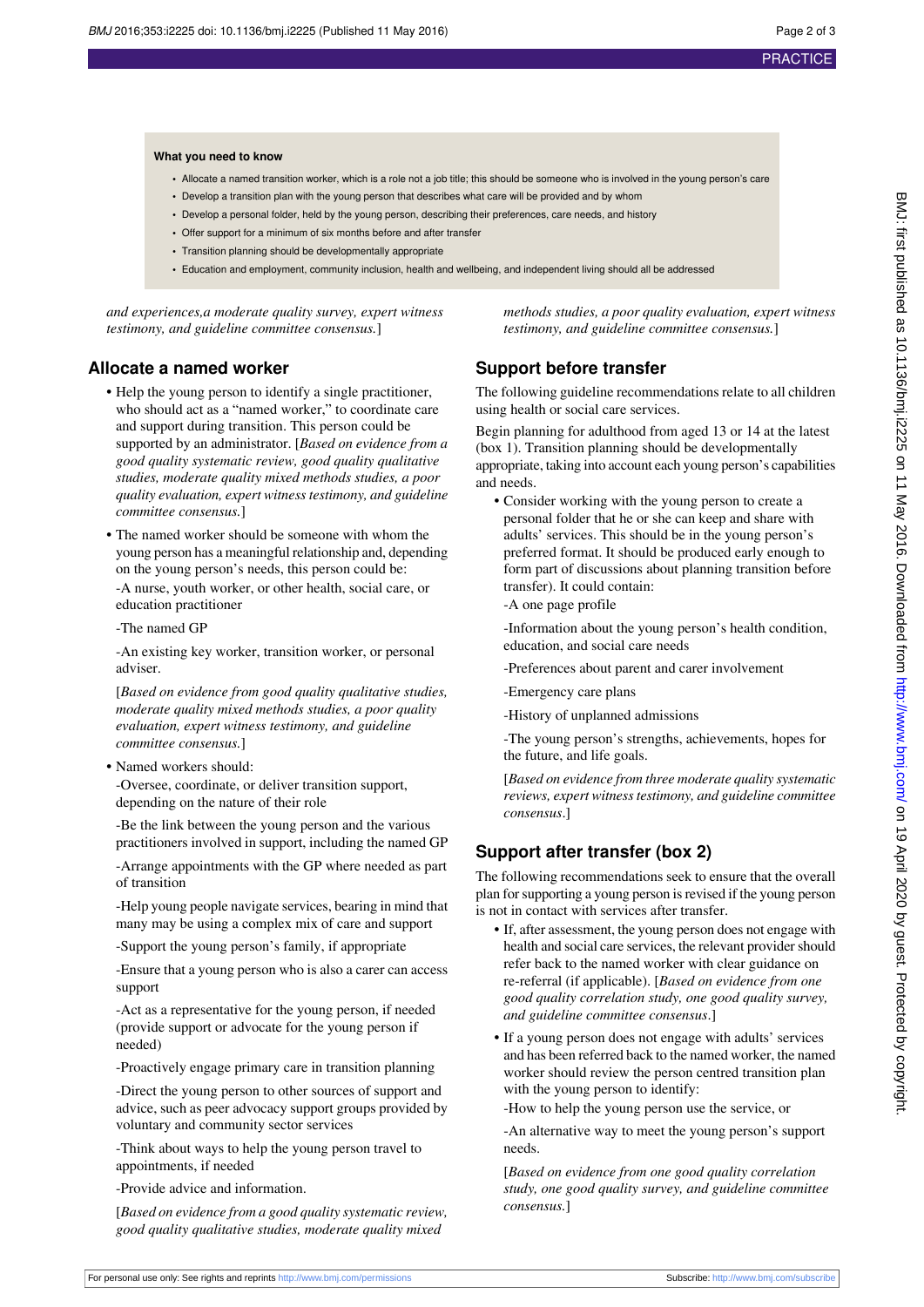#### **Box 1: Timing and review**

- **•** Ensure the point of transfer is not based on a rigid age threshold
- **•** To be able to plan appropriately, use existing information technology systems to identify young people (≤25 years) in transition
- **•** Meet to review transition planning annually or more often if needed\*
- **•** Produce the young person's personal folder early enough to inform discussion—for example, three months before transfer

\*For young people with a child in need plan, an EHC (education, health and care) plan, or a care and support plan, local authorities must carry out a review as set out in the Children Act 1989, the Children and Families Act 2014, and the Care Act 2014.

#### **Box 2: Recommendations for follow-up**

- **•** Follow up young people who do not attend meetings or appointments by contacting them (and their family, if appropriate) or their GP
- **•** Refer back to the named worker for follow-up of young people who do not engage with adult services after assessment
- **•** Where there is no adult service to refer to, send a detailed discharge letter to the GP and give the young person information about other sources of help

### **Implementation**

The lack of incentive for children's and adults' services to work together and the different funding streams are the greatest barriers to effective transition. As a result of this, transition (rather than transfer) is often initiated by individual practitioners rather than being an integral part of the care pathway. Adults' and children's services need to share responsibility for supporting transitions. To help this, a practitioner from the relevant adult service(s) should offer to meet the young person before transfer. This could happen through adult services' clinicians being seconded to work on children's teams (or vice versa), or through joint appointments, joint clinics, or practitioners paired to work together.

Clinicians and managers should review local policy and practices to ensure that they support a gradual and person focused transition. This could include policies on consulting alone to ensure young people have the opportunity to discuss their care separately from their parents. It could also include a review of policies on admissions and discharge, and managing non-attendance.

It is particularly difficult to support transition when no equivalent adult service is available or when eligibility thresholds are different. The process can be made easier by adults' and children's clinicians undertaking a joint review of service provision to establish protocols outlining what to do in such circumstances, and engaging clinicians and commissioners to plan ways to fund service gaps.

The members of the guideline committee were Caroline Bennett, Bryony Beresford, Teresa Culverwell, Kathie Drinan, Thines Ganeshamoorthy, Charlotte Gatherer, Helena Gleeson, Debbie Kinsella, Clare Lamb, Eugenia Lee, Swaran Singh (chair), Julie Turner, Alun Williams, Philippa Williams, and Carrie Wilson. The NICE Collaborating Centre for Social Care team members were Amanda Edwards, Beth Anderson, Martin Knapp, Kristin Liabo, Palida Teelucknavan, Marija Trachtenberg, Nadira Sharif, Isabel Quilter, Joanna Lenham, Kim Rutter, Paul Ross, Claire Stansfield, and Zenette Abrahams. The NICE social care team members were Fiona Glen, Jane Silvester, Justine Karpusheff, Nick Staples, Peter O'Neill, Sarah Richards, Leonie Gregson, and Jaimella Espley.

Contributors: BA and SPS wrote the first and subsequent drafts of this summary. All authors reviewed the drafts, provided additional text or comments (or both), and approved the final version for publication. SPS is guarantor.

Funding: The Social Care Institute for Excellence is the lead partner in the NICE Collaborating Centre for Social Care which is commissioned and funded by NICE to develop social care guidance. Neither the authors nor the organisations for which they work received specific funding to write this summary.

Competing interests: We declare the following interests based on NICE's policy on conflicts of interests (available at: https://www.nice.org.uk/ Media/Default/About/Who-we-are/Policies-and-procedures/code-ofpractice-for-declaring-and-managing-conflicts-of-interest.pdf): BA works for the Social Care Institute for Excellence (SCIE). SCIE is a charity and improvement agency funded by a range of organisations involved in commissioning or providing services for children and adults with health and social care needs. SS is head of mental health and wellbeing and deputy head, division of health sciences at Warwick Medical School, University of Warwick. He is honorary consultant psychiatrist and associate medical director for R&I at Birmingham and Solihull Mental Health Foundation Trust. He is also commissioner for the Equality and Human Rights Commission, UK. KL was employed by the EPPI-Centre at the Institute of Education in University College London while leading the systematic review work on this NICE guideline. Her time co-authoring this summary was spent while employed by the NIHR funded Collaboration for Leadership in Applied Health Research and Care (CLAHRC) South West Peninsula. The authors' full statements can be viewed at: [http://www.bmj.com/content/bmj/353/bmj.i2225/related#](http://www.bmj.com/content/bmj/353/bmj.i2225/related#datasupp) [datasupp.](http://www.bmj.com/content/bmj/353/bmj.i2225/related#datasupp)

- 1 Department of Health. Transition: getting it right for young people. Improving the transition of young people with long-term conditions from children's to adult health services. 2006. [http://dera.ioe.ac.uk/8742/.](http://dera.ioe.ac.uk/8742/)
- 2 Beresford B, Cavet J. Transitions to adult services by disabled young people leaving out of authority residential schools. University of York, Social Policy Research Unit, 2009. <http://www.york.ac.uk/inst/spru/pubs/pdf/resident.pdf>.
- 3 Clarke S, Sloper P, Moran N, et al. Multi-agency transition services: greater collaboration needed to meet the priorities of young disabled people with complex needs as they move into adulthood. J Integr Care 2011;19:30-41[doi:10.1108/14769011111176734.](http://dx.doi.org/doi:10.1108/14769011111176734)
- Singh SP, Paul M, Ford T, et al. Process, outcome and experience of transition from child to adult mental healthcare: multiperspective study. Br J Psychiatry 2010;197:305-12. [doi:](http://dx.doi.org/doi:10.1192/bjp.bp.109.075135) [10.1192/bjp.bp.109.075135](http://dx.doi.org/doi:10.1192/bjp.bp.109.075135) [pmid:20884954.](http://www.ncbi.nlm.nih.gov/pubmed/?term=20884954)
- 5 Watson AR. Problems and pitfalls of transition from paediatric to adult renal care. Pediatr Nephrol 2005;20:113-7. [doi:10.1007/s00467-004-1763-y](http://dx.doi.org/doi:10.1007/s00467-004-1763-y) [pmid:15627164.](http://www.ncbi.nlm.nih.gov/pubmed/?term=15627164)
- 6 National Institute for Health and Care Excellence. Transition from children's to adults' services for young people using health or social care services. (NICE Guideline 43.) 2016. https://www.nice.org.uk/guidance/NG43.
- National Institute for Health and Care Excellence. Developing NICE guidelines: the manual. 2004. https://www.nice.org.uk/article/PMG20/chapter/1%20Introduction%20and% 20overview.

Published by the BMJ Publishing Group Limited. For permission to use (where not already granted under a licence) please go to [http://group.bmj.com/group/rights-licensing/](http://group.bmj.com/group/rights-licensing/permissions) [permissions](http://group.bmj.com/group/rights-licensing/permissions)